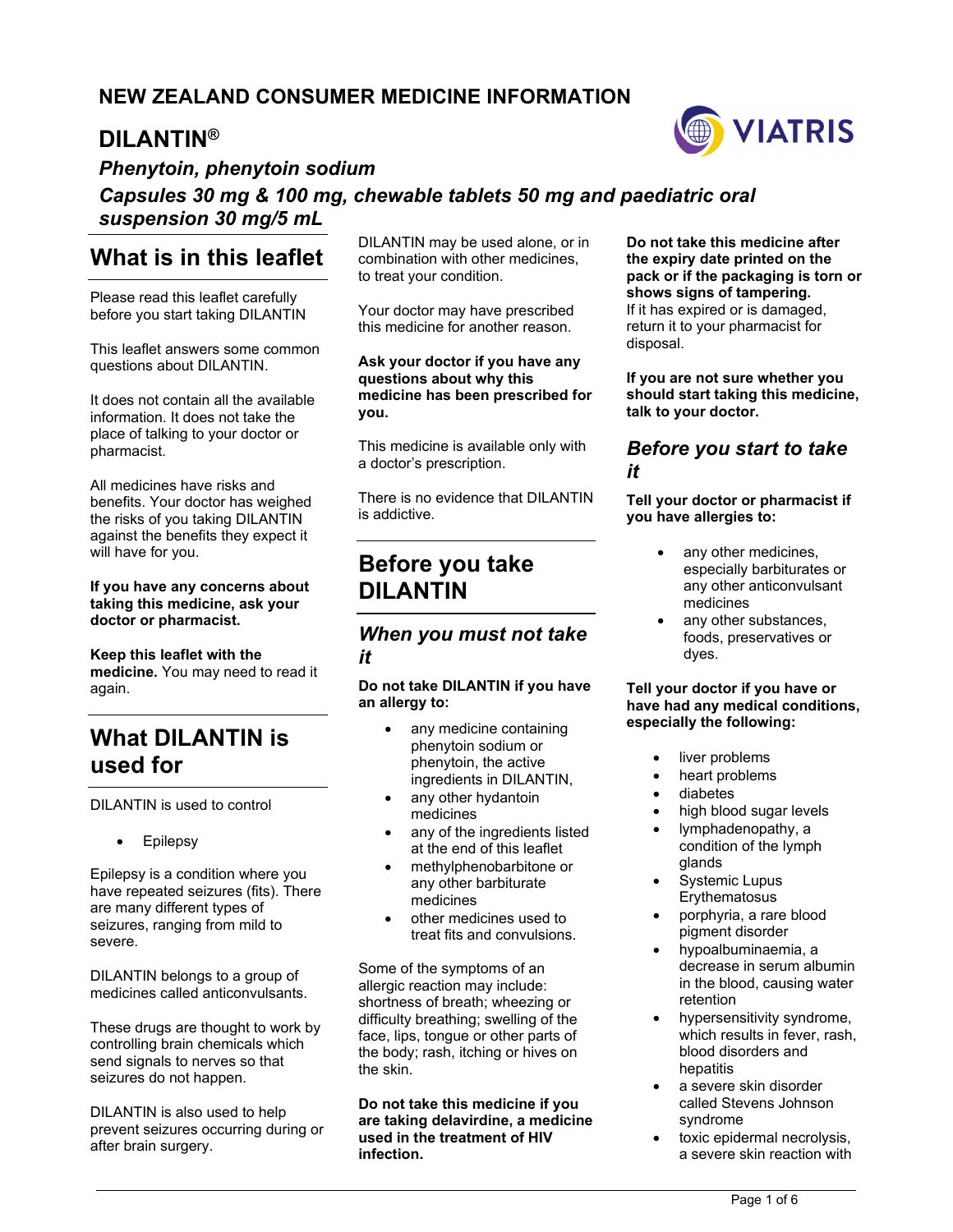painful red areas, which blister and peel.

#### **Tell your doctor if you are pregnant or plan to become pregnant.**

Careful evaluation of the risks and the benefits needs to be done by your doctor

If you are pregnant, consult your doctor promptly. You should not stop taking your medicine until you have discussed this with your doctor. Stopping your medication without consulting your doctor could cause seizures which could be dangerous to you and the pregnancy. Your doctor may decide to change your treatment. Closer monitoring of your unborn child could also be considered.

If you are of childbearing age, you should discuss your treatment options and effective methods of birth control with your doctor. As DILANTIN may result in a failure of hormonal contraceptives, you should be counselled regarding the use of other effective contraceptive methods.

It is very important to control your seizures while you are pregnant. Your doctor can help you decide if it is necessary for you to take DILANTIN during pregnancy. DILANTIN has been known to cause abnormalities and malignancies in newborns, such as cleft palate, heart defects, head or facial defects, defects in the growth of nails, fingers and toes, and other growth abnormalities, or other harmful side effects. The risk of abnormalities is 2 to 3 times greater than normal when you take DILANTIN.

#### **Tell your doctor if you are breastfeeding or plan to breastfeed.**

It is not recommended to breastfeed while taking DILANTIN, as it may pass through breast milk and affect your baby.

#### **If you do breastfeed, watch your baby carefully.**

If your baby develops a skin rash, becomes difficult to wake or has unusual symptoms, don't breastfeed again until you speak to your doctor. **If you have not told your doctor about any of the above, tell them before you start DILANTIN.** 

## *Taking other medicines*

**Tell your doctor or pharmacist if you are taking any other medicines, including medicines that you buy without a prescription from your pharmacy, supermarket or health food shop.**

You should also tell any health professional who is prescribing a new medication for you that you are taking DILANTIN.

Some medicines and DILANTIN may interfere with each other . These include:

- disulfiram, a medicine used to treat alcoholism
- other medicines used to treat fits and convulsions
- warfarin, a medicine used to prevent blood clots
- some pain relievers, such as salicylates and tramadol
- benzodiazepines, medicines used as sleeping tablets, sedatives, tranquillisers, or to treat anxiety and panic attacks
- medicines used to treat mental illness such as clozapine, phenothiazines
- medicines used to treat depression
- medicines used to lower cholesterol
- corticosteroids such as cortisone and prednisolone
- ciclosporin, a medicine used to prevent organ transplant rejection and to treat severe rheumatoid arthritis and some severe skin conditions
- some medicines used to treat cancer
- some medicines used to treat heart problems
- some antibiotics and antifungal medicines used to treat infections
- isoniazid, a medicine used to prevent and treat tuberculosis (TB)
- antiretrovirals, used in the treatment of HIV infection
- medicines used to treat parasitic worm infections
- furosemide, a diuretic (fluid tablet), which is used to reduce water retention and high blood pressure
- some medicines used to treat stomach or duodenal ulcers, such as omeprazole, sucralfate and cimetidine
- **•** general anaesthetics and muscle relaxants, medicines used during an operation
- methadone, a medicine used to control severe pain and to treat heroin addiction
- methylphenidate, a medicine used to treat Attention Deficit Disorder
- St John's wort (Hypericum perforatum), an ingredient used in herbal medicines to treat anxiety and depression
- some medicines used to control diabetes, such as tolbutamide, glibenclamide, chlorpropamide and diazoxide
- some vitamins such as folic acid and Vitamin D
- theophylline, a medicine used to treat asthma
- estrogens, a hormone used in oral contraceptives (birth control pills) and in hormone replacement therapy.

Your doctor may advise you to use an additional method of contraception while taking DILANTIN.

These medicines may be affected by DILANTIN or may affect how well it works. You may need different amounts of your medicines, or you may need to take different medicines.

Your doctor and pharmacist have more information on medicines to be careful with or avoid while taking this medicine.

# **How to take DILANTIN**

#### **Follow all directions given to you by your doctor or pharmacist carefully.**

They may differ from the information contained in this leaflet.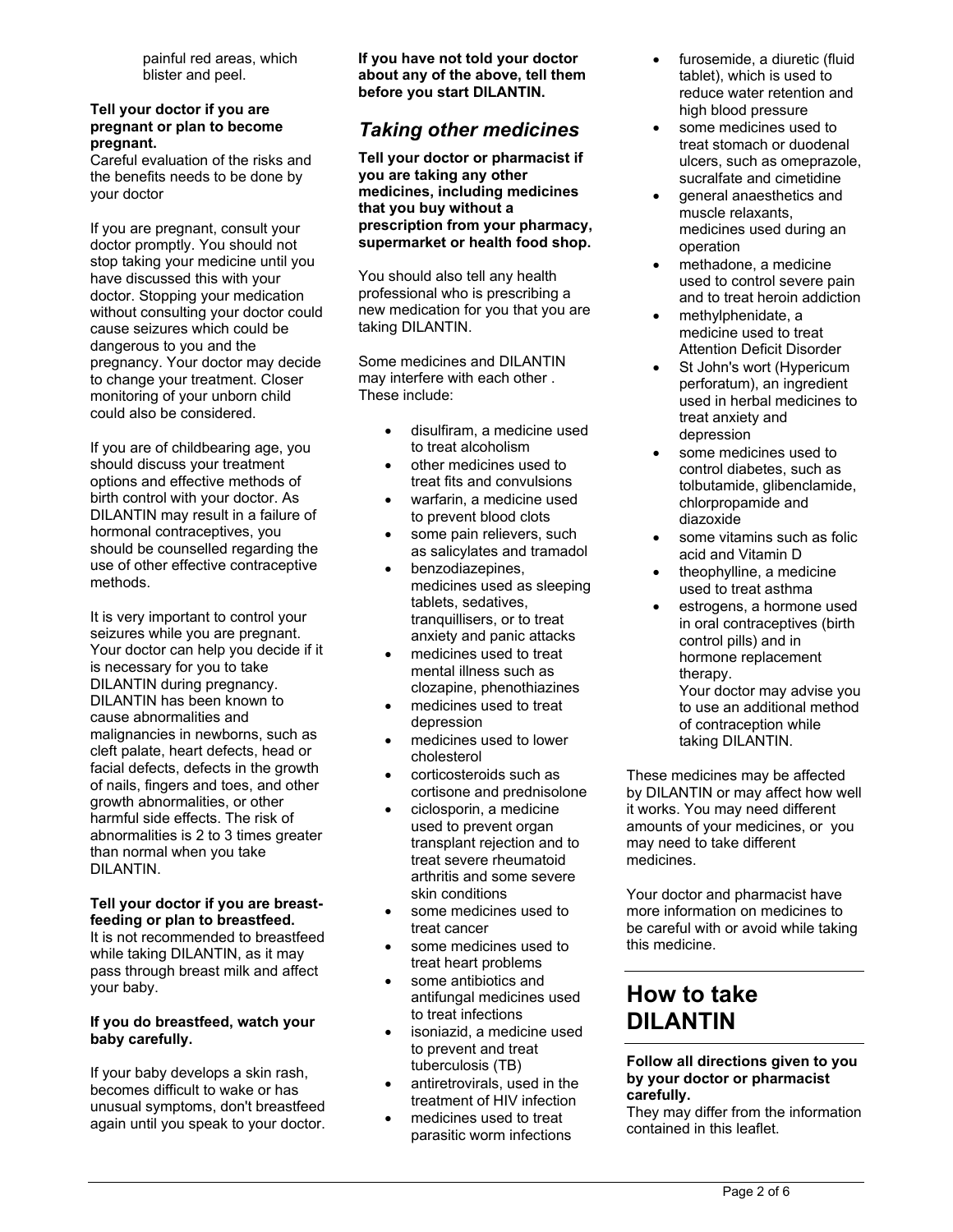**If you do not understand the instructions on the bottle, ask your doctor or pharmacist for help.** 

## *How much to take*

Your doctor will tell you how much medicine to take each day. This may depend on your age, your condition and whether or not you are taking any other medicines.

Your doctor may recommend that you start with a low dose of DILANTIN and slowly increase the dose to the lowest amount needed to control your epilepsy/convulsions.

#### **Follow all directions given to you by your doctor carefully.**

They may differ from the information contained in this leaflet.

**If you do not understand the instructions on the label, ask your doctor or pharmacist for help.** 

### *How to take it*

**Capsules: swallow whole with at least half a glass of water.** 

**Infatabs: chew before swallowing.** 

#### **Suspension: shake the bottle well and accurately measure the dose with a medicine measure before taking it.**

Shaking the bottle and using a medicine measure will make sure that you get the correct dose. You can get a medicine measure from your pharmacist.

## *When to take it*

#### **Take your medicine at about the same time(s) each day.**

Taking it at the same time(s) each day will have the best effect. It will also help you remember when to take it.

### **Take DILANTIN during or immediately after a meal.**

This will help prevent stomach upset.

### *How long to take it*

#### **Continue taking your medicine for as long as your doctor tells you.**

This medicine helps to control your condition, but does not cure it. It is important to keep taking your medicine every day even if you feel well.

#### **Do not stop taking DILANTIN, or lower the dosage, without checking with your doctor. Do not let yourself run out of medicine over the weekend or on holidays.**

Stopping DILANTIN suddenly may cause unwanted effects or make your condition worse. Your doctor will slowly reduce your dose before you can stop taking it completely.

## *If you forget to take it*

**If it is less than 4 hours before your next dose, skip the dose you missed and take your next dose when you are meant to.** 

**Otherwise, take it as soon as you remember, and then go back to taking your medicine as you would normally.** 

#### **Do not take a double dose to make up for the dose that you missed.**

This may increase the chance of you getting an unwanted side effect.

#### **If you are not sure what to do, ask your doctor or pharmacist.**

If you have trouble remembering to take your medicine, ask your pharmacist for some hints.

# **While you are taking DILANTIN**

## *Things you must do*

**Tell your doctor immediately if you notice any of the following:** 

- increase in seizures (fits)
- yellowing of the skin and/or eyes
- swelling of the face
- strong stomach pains
- generally feeling unwell with tiredness, weakness and vomiting.

These symptoms may mean that you have a serious condition affecting your liver. You may need urgent medical attention.

**Tell your doctor immediately if you have any thoughts about suicide or self-harm, any unusual changes in mood or behaviour, or you show signs of depression.**  Some people being treated with anti-epileptics such as DILANTIN have thoughts of harming or killing themselves.

#### **Patients and caregivers should be alert and monitor for these effects.**

**Signs and symptoms of suicide include:** 

- **thoughts or talk of death or suicide.**
- **thoughts or talk of selfharm or harm to others**
- **any recent attempts of self-harm**
- **new or increase in aggressive behaviour, irritability or agitation**
- **feelings of depression.**

Mention of suicide or violence must be taken seriously.

**If you or someone you know is demonstrating these warning signs of suicide while taking DILANTIN, contact your doctor or a mental health professional right away.** 

**Tell any other doctors, dentists, and pharmacists who are treating you that you are taking DILANTIN.** 

**If you are about to be started on any new medicine, tell your doctor, dentist or pharmacist that you are taking DILANTIN.** 

**Before you have any surgery or emergency treatment, tell your doctor or dentist that you are taking DILANTIN.** It may affect other medicines used during surgery.

#### **Tell your doctor if you feel DILANTIN is not helping your condition.**

Your doctor may need to change your medicine.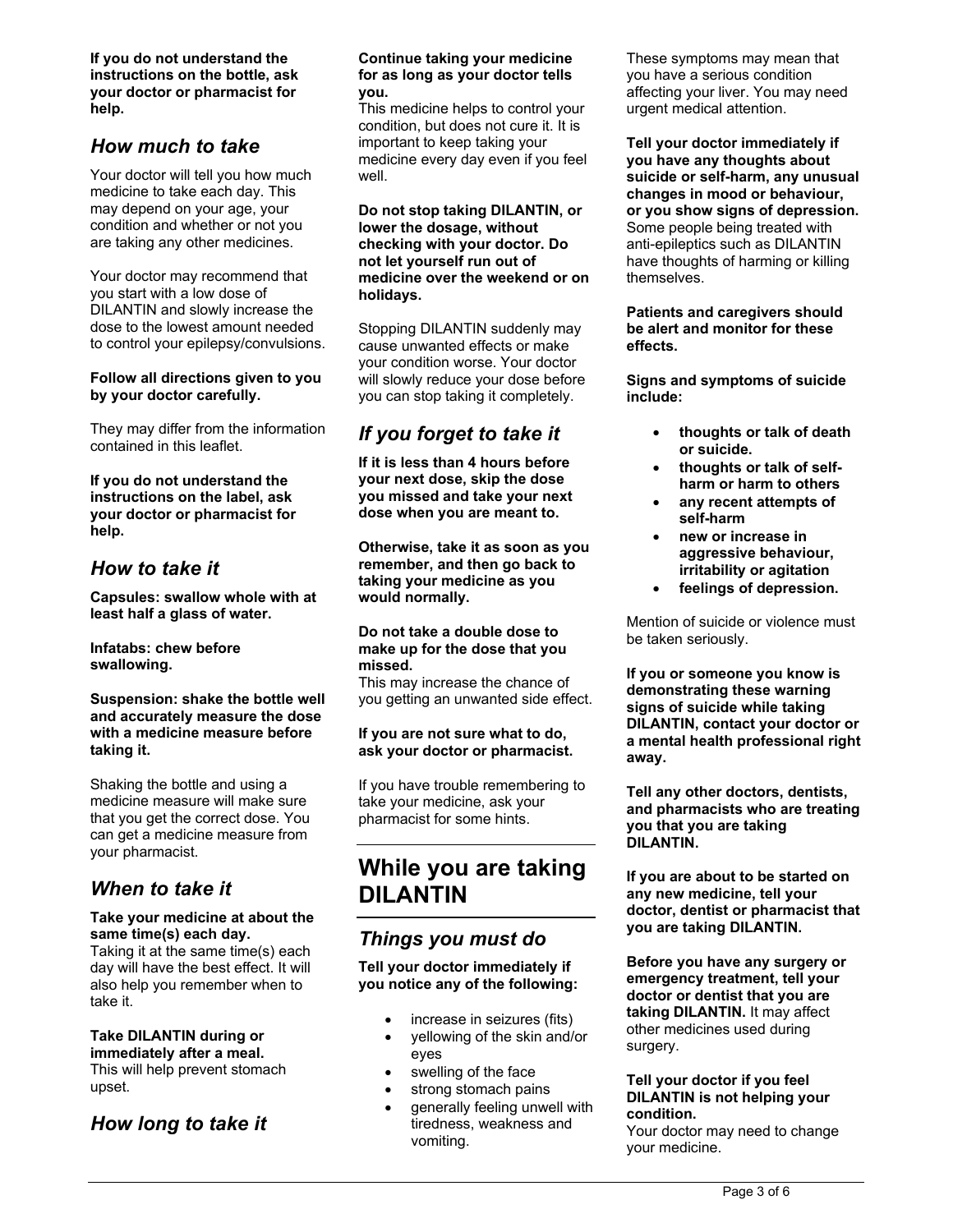### **Tell your doctor if, for any reason, you have not taken DILANTIN exactly as prescribed.**

Otherwise, your doctor may change your treatment unnecessarily.

#### **If you become pregnant while taking DILANTIN, tell your doctor.**

#### **Tell your doctor if you want to take oral contraceptives while taking DILANTIN.**

You may need a higher dose of oral contraceptives than usual to prevent pregnancy, or you may need to consider other forms of contraception.

#### **If you need to have any medical tests or blood tests, tell your doctor that you are taking this medicine.**

It may affect the results of some tests including those for thyroid function.

#### **Keep all of your doctor's appointments so that your progress can be checked.**

Your doctor may do some tests from time to time to make sure the medicine is working and to prevent unwanted side effects.

## *Things you must not do*

**Do not take DILANTIN to treat any other complaints unless your doctor tells you to.** 

**Do not give your medicine to anyone else, even if their symptoms seem similar to yours or they have the same condition as you.** 

#### **Do not stop taking your medicine or lower the dosage without checking with your doctor.**

If you stop taking it suddenly, your condition may worsen or you may have unwanted side effects. If possible, your doctor will gradually reduce the amount you take each day before stopping the medicine completely.

## *Things to be careful of*

#### **Be careful driving or operating machinery until you know how DILANTIN affects you.**

As with other anticonvulsant medicines, DILANTIN may cause dizziness, light-headedness,

weakness, tiredness, and decreased coordination in some people. If you have any of these symptoms, do not drive, operate machinery or do anything else that could be dangerous.

#### **Children should not ride a bike, climb trees or do anything else that could be dangerous if they are feeling drowsy or sleepy.**

DILANTIN may cause drowsiness, dizziness or sleepiness in some people and affect alertness.

#### **Be careful when drinking alcohol while taking this medicine.**  Combining DILANTIN and alcohol can make you more sleepy, dizzy or lightheaded. Your doctor may suggest you avoid alcohol while you

are being treated with DILANTIN.

**If you feel light-headed, dizzy or faint when getting out of bed or standing up, get up slowly.** Standing up slowly, especially when you get up from bed or chairs, will help your body get used to the change in position and blood pressure. If this problem continues or gets worse, talk to your doctor.

# **In case of overdose**

## *If you take too much (overdose)*

**Immediately telephone your doctor or the National Poisons Centre (telephone 0800 POISON or 0800 764 766), or go to accident and emergency at your nearest hospital, if you think that you or anyone else may have taken too much DILANTIN. Do this even if there are no signs of discomfort or poisoning.** You may need urgent medical attention.

# **Side effects**

#### **Tell your doctor or pharmacist as soon as possible if you do not feel well while you are taking DILANTIN.**

This medicine helps most people with epilepsy*,* but it may have unwanted side effects in a few people.

#### **All medicines can have side effects. Sometimes they are serious, most of the time they are not. You may need medical treatment if you get some of the side effects.**

If you are over 65 years of age you may have an increased chance of getting side effects.

**Ask your doctor or pharmacist to answer any questions you may have.** 

**If you get any side effects, do not stop taking DILANTIN without first talking to your doctor or pharmacist.** 

#### **Tell your doctor or pharmacist if you notice any of the following and they worry you:**

- dizziness or lightheadedness
- headache
- weakness, unsteadiness when walking, reduced coordination or slowed reactions
- forgetfulness, loss of concentration or confusion
- difficulty speaking or slurred speech
- sleeplessness or sleepiness
- nausea (feeling sick) or vomiting
- constipation
- bleeding, tender or enlarged gums
- enlargement of facial features including thickening of lips
- aching joints
- raised red skin rash or itchy skin rash
- excessive hairiness, especially in women
- sexual disturbances, such as painful erection
- tingling or numbness of the hands or feet
- changes in taste.

The above list includes the more common side effects of your medicine. They are usually mild and short-lived.

#### **Tell your doctor as soon as possible if you notice any of the following:**

 unusual changes in mood or behaviour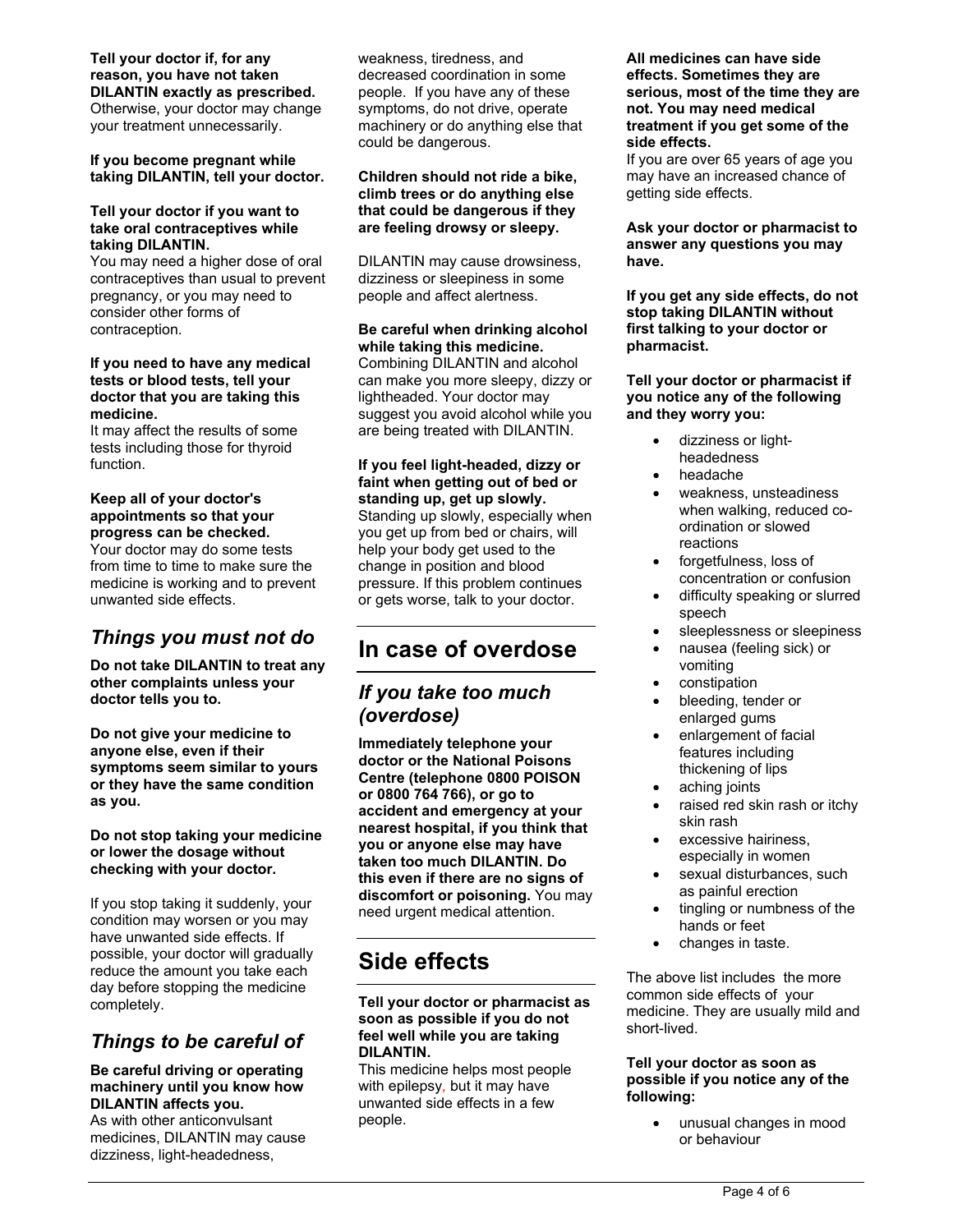signs of new or increased irritability or agitation.

The above list includes serious side effects that may require medical attention.

#### **If any of the following happen, tell your doctor immediately or go to Accident and Emergency at your nearest hospital:**

- thoughts about suicide or self-harm
- more frequent or more severe seizures (fits)
- sudden onset of uncontrollable muscle spasms affecting the eyes, head, neck and body
- fever, sore throat, swollen glands, mouth ulcers, unusual bleeding or bruising under the skin
- tiredness, headache, shortness of breath when exercising, dizziness or pale skin
- persistent nausea or vomiting, loss of appetite, generally feeling unwell, fever, itching, yellowing of the skin and/or eyes, dark coloured urine, light coloured bowel motions, pain in the abdomen
- sudden signs of allergy such as rash, itching or hives, swelling of the face, lips, tongue, throat or other parts of the body, shortness of breath, wheezing or difficulty in swallowing or breathing (anaphylactic reactions)
- severe skin rash, itching, hives, blisters or peeling skin, which may be accompanied by fever, chills, headache, swollen glands, stomach pain or aching joints and muscles.
- slow heartbeat. You may experience severe fatigue, weakness, sweating or fainting.

#### **The above list includes very serious side effects. You may need urgent medical attention or hospitalisation.**

All of these side effects are very rare.

If you are of African or Chinese descent or are immune-deficient you may be at a higher risk of developing some of the above mentioned serious side effects. If you belong to this portion of the population, your doctor will discuss the risks versus the benefits with you.

#### **Tell your doctor or pharmacist if you notice anything that is making you feel unwell.**

Other side effects not listed above may happen in some people. Some of these side effects (for example, changes in thyroid function, structure of bones, high cholesterol or blood pressure) can only be found when your doctor does blood tests from time to time to check your progress.

**Do not be alarmed by this list of possible side effects. You may not experience any of them.** 

# **After taking DILANTIN**

## *Storage*

#### **Keep your tablets, capsules and suspension in the bottle until it is time to take them.**

If you take the tablets or capsules out of the bottle they may not keep well.

#### **Keep your tablets, capsules and suspension in a cool dry place where the temperature stays below 25°C.**

Do not store DILANTIN or any other medicine in the bathroom or near a sink. Do not leave it on a window sill or in the car.

Heat and dampness can destroy some medicines.

#### **Keep it where children cannot reach it.**

A locked cupboard at least one-anda half metres above the ground is a good place to store medicines.

## *Disposal*

**If your doctor tells you to stop taking this medicine or the expiry date has passed, ask your** 

**pharmacist what to do with any medicine that is left over.** 

# **Product description**

## *What it looks like*

- DILANTIN capsules 100 mg white and orange capsules that are marked PARKE DAVIS on one side and P-D 100 on the other side. They are available in bottles of 200 capsules.
- DILANTIN Capsules 30 mg white capsules marked PARKE DAVIS on one side and P-D 30 on the other side. They are available in bottles of 200 capsules.
- DILANTIN Infatabs 50 mg yellow, chewable, spearmintflavoured triangular tablets. They are marked P-D 007 on one side and a break bar on the other side. They are available in bottles of 200 tablets.
- **DILANTIN Paediatric** Suspension - a reddish-pink suspension which is available in a 500 mL bottle.

## *Ingredients*

### **DILANTIN Capsules**

### Active ingredient:

DILANTIN Capsules contain 30 mg or 100 mg of phenytoin sodium as the active ingredient.

### Inactive ingredients:

DILANTIN Capsules also contain:

- lactose monohydrate
- Confectioner's sugar (sucrose with 3% maize starch)
- purified talc
- magnesium stearate
- titanium dioxide
- carbon black
- $\bullet$  gelatin
- sunset yellow FCF (100 mg capsules only)
- erythrosine (100 mg capsules only).

### **DILANTIN Infatabs**

### Active ingredient:

DILANTIN Infatabs contain 50 mg of phenytoin as the active ingredient.

Inactive ingredients: